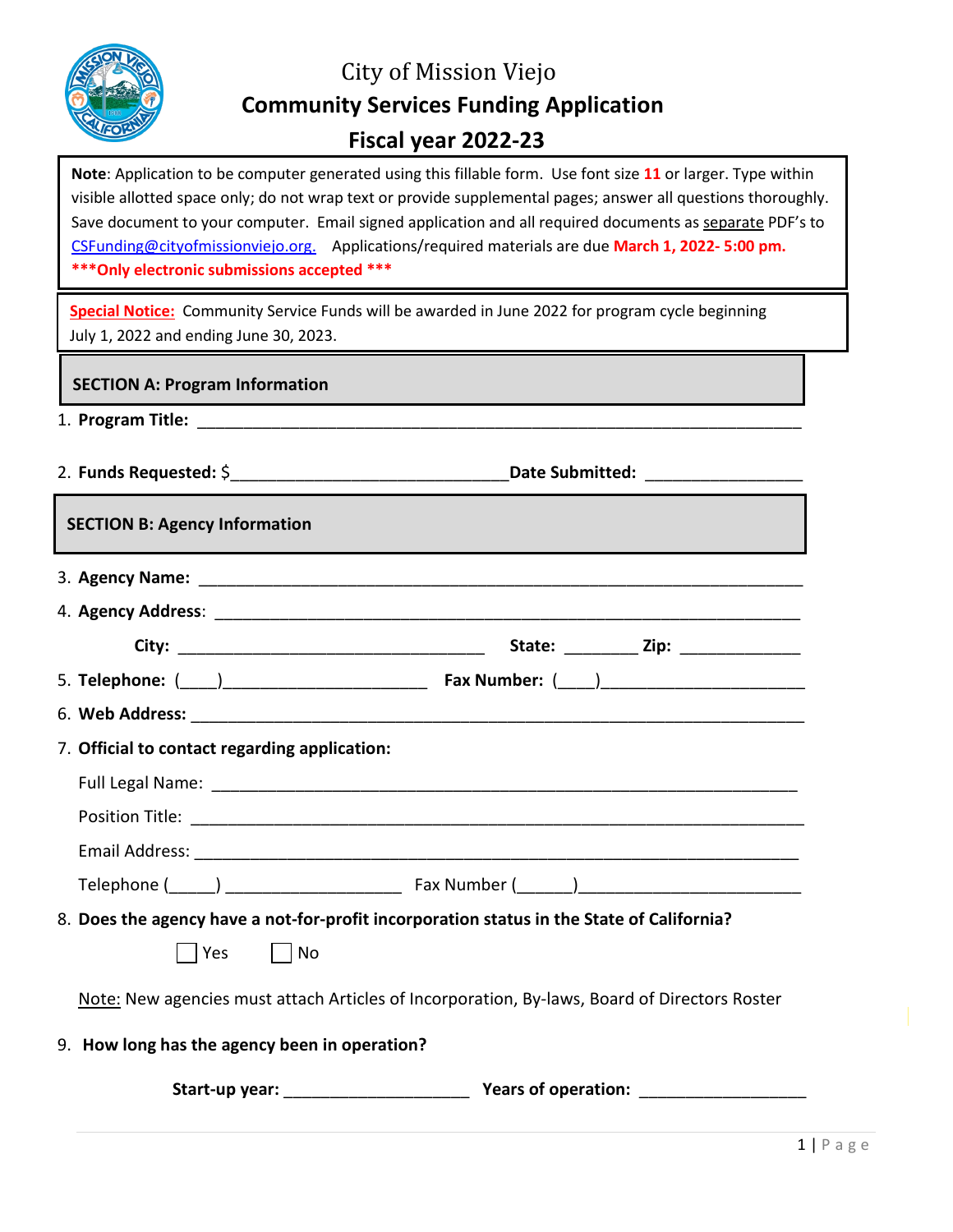Community Services Funding Application – Fiscal year 2022-2023

10. **Agency Mission Statement Summary:** 

|        | 11. Does the agency have General Liability Insurance coverage in an amount not less than \$1 million per<br>occurrence and \$2 million in the aggregate?<br>(Note: Additional insurance may be required; see Insurance Standards for more details) |
|--------|----------------------------------------------------------------------------------------------------------------------------------------------------------------------------------------------------------------------------------------------------|
| ll Yes | l No                                                                                                                                                                                                                                               |
|        | If funded, agency will list the City of Mission Viejo as "Certificate Holder" on the insurance certificate?                                                                                                                                        |
| ll Yes | No                                                                                                                                                                                                                                                 |
|        |                                                                                                                                                                                                                                                    |

13. **Has the agency been a previous recipient of the City's Community Services Funding Program?**   $\Box$  Yes  $\Box$  No (If yes, please identify the last 5 years of funding, programs funded & allocation)

12. **Briefly describe prior program/project partnerships established with the City of Mission Viejo.** 

**Year Received <b>Program/Service Program/Service Allocation**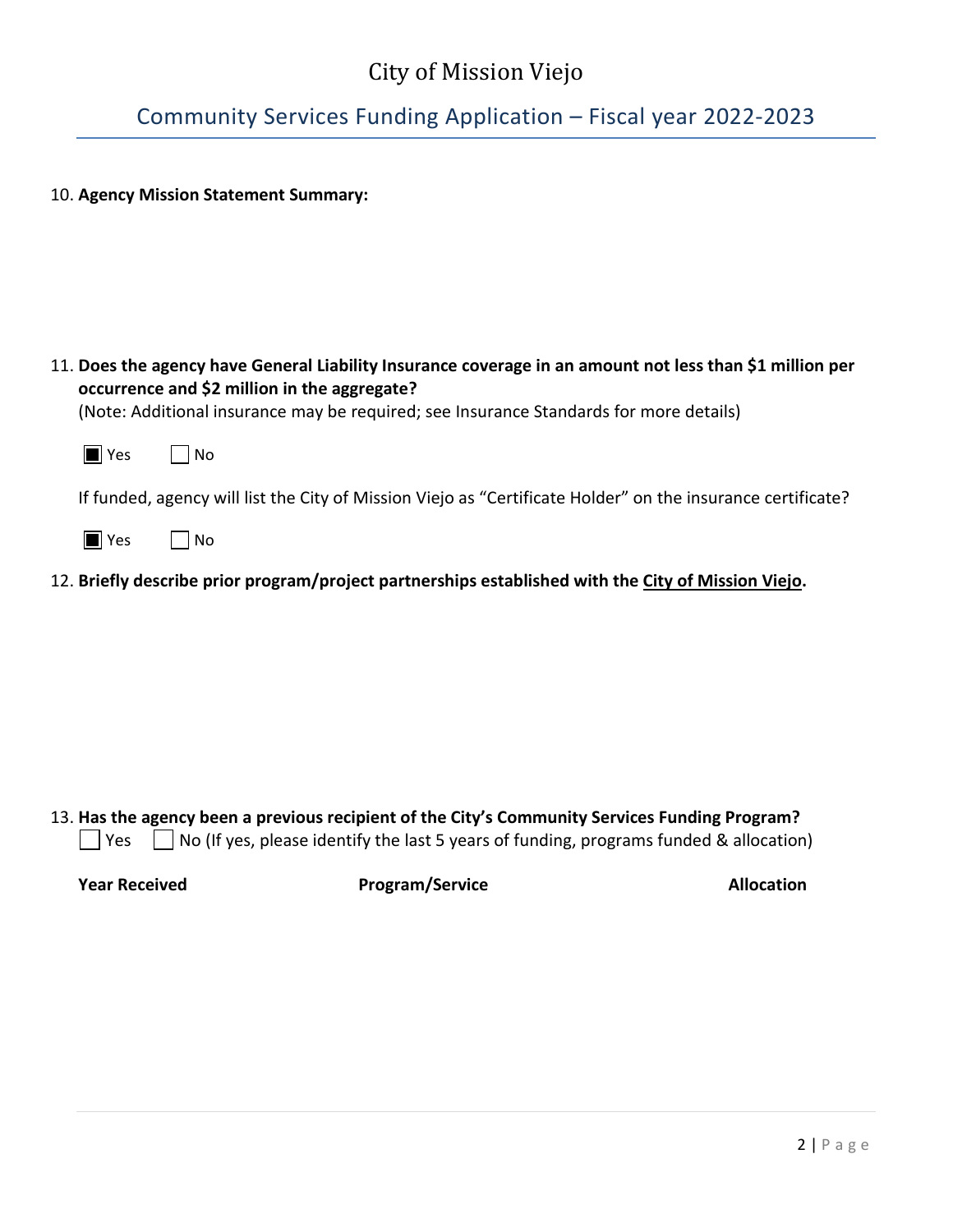## Community Services Funding Application – Fiscal year 2022-2023

| <b>SECTION C: Program Proposal</b>                                                                                                                                                |  |  |  |  |
|-----------------------------------------------------------------------------------------------------------------------------------------------------------------------------------|--|--|--|--|
|                                                                                                                                                                                   |  |  |  |  |
| 15. Is the program new $\Box$ or existing?                                                                                                                                        |  |  |  |  |
| 16. Is the program Virtual ?   $\vert$ On-site?   $\vert$ or Both ? $\vert$                                                                                                       |  |  |  |  |
| 17. What is the scheduled start and end dates for this program or service?<br>(Note: Grant funds for 2022/23 funding cycle are expected to be allocated at the end of June 2022.) |  |  |  |  |
|                                                                                                                                                                                   |  |  |  |  |
| 18. List three concise program proposal goals and desired outcomes.                                                                                                               |  |  |  |  |

19. **Program Description:** Clearly identify how funds will address goals and outcomes and whether services will be offered **virtually, on-site or both**. (Example: funds for 50 food baskets to serve 50 low income residents on-site; funds for one 8 hour/week Case Manager at \$25.00/hour x 30 weeks/year for crisis counselling.)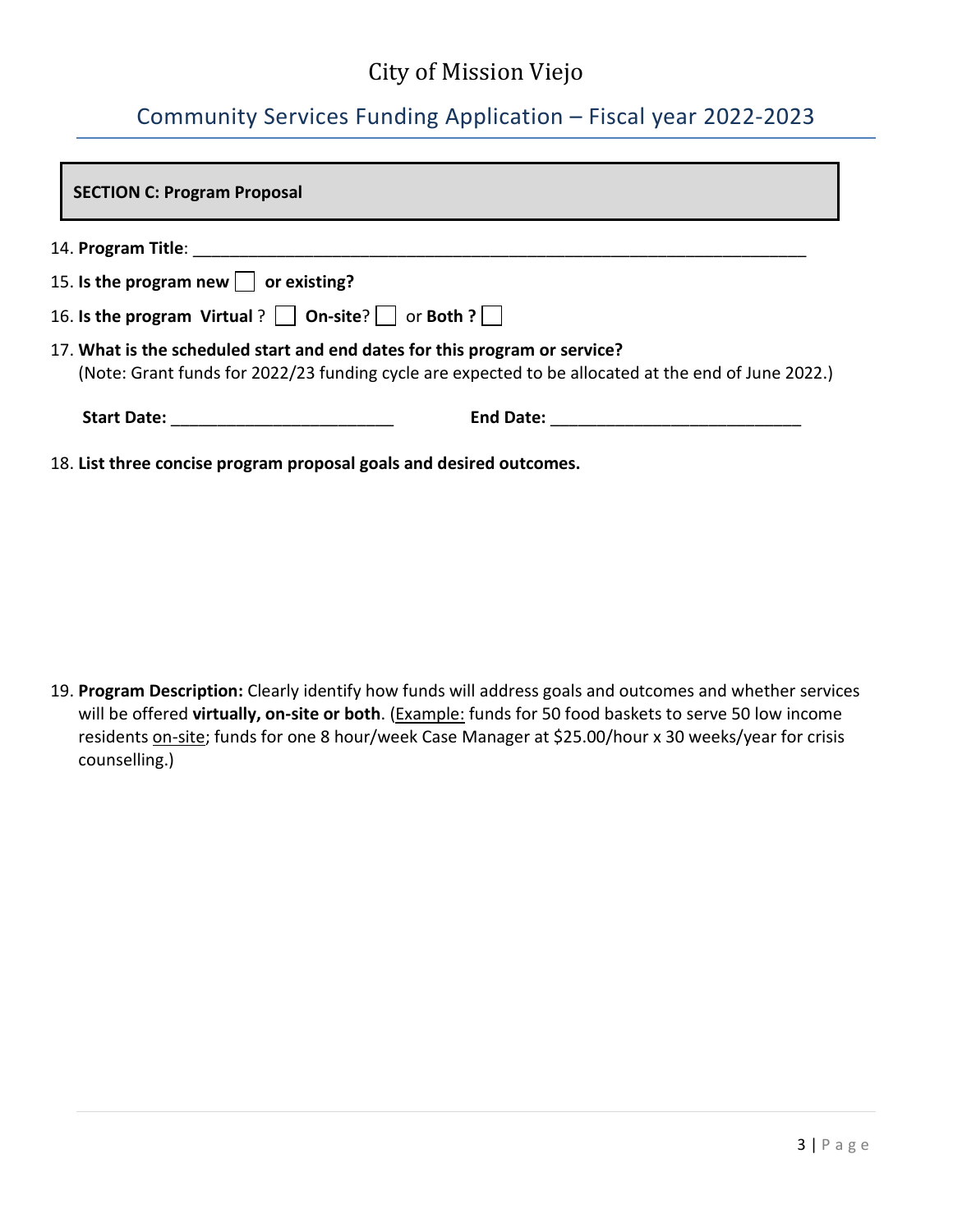Community Services Funding Application – Fiscal year 2022-2023

| 20. Identify the characteristics of Mission Viejo Residents to be served by the proposed program.<br>(i.e. age group, sex, income level, geographical area and other specialized characteristics) |
|---------------------------------------------------------------------------------------------------------------------------------------------------------------------------------------------------|
|                                                                                                                                                                                                   |
| 21. Identify the anticipated number of clients to be served per year.                                                                                                                             |
| Unduplicated clients to be served per year [10] [000-time user]                                                                                                                                   |
| Anticipated <b>percent</b> of repeat users, as relevant %                                                                                                                                         |
| 22. Identify the anticipated number of Mission Viejo Residents to be served per year.                                                                                                             |
| Unduplicated clients to be served per year [10] [000] (one-time user)                                                                                                                             |
| Anticipated <b>percent</b> of repeat users, as relevant %                                                                                                                                         |
| 23. Identify agency budget cycle for this proposed service.                                                                                                                                       |
| Fiscal year? (July -June) OR                                                                                                                                                                      |
| Calendar year? (January -December)                                                                                                                                                                |
| 24. How will your agency publicize the program to Mission Viejo Residents?                                                                                                                        |

#### 25. **Describe methods to track usage by Mission Viejo Residents.**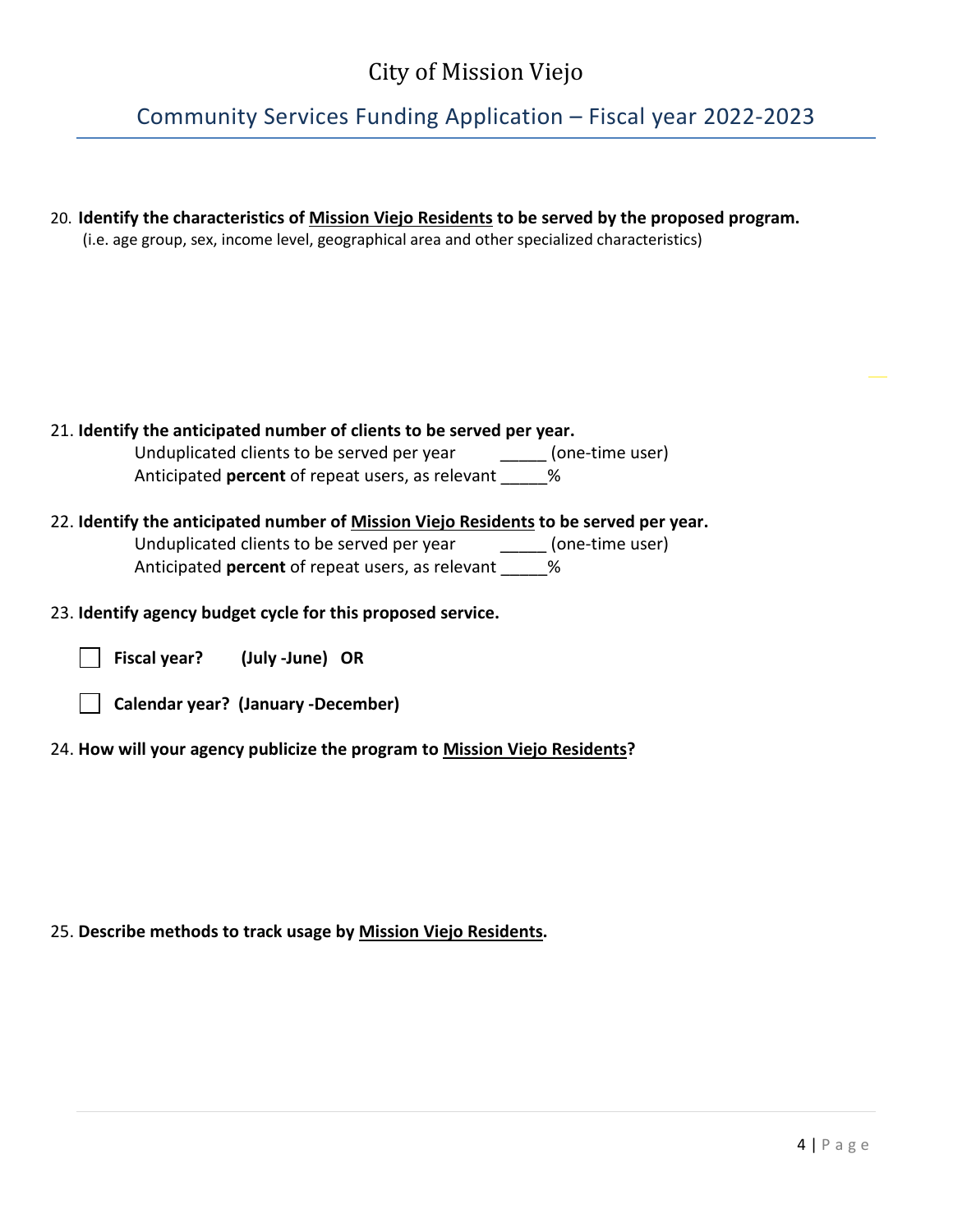Community Services Funding Application – Fiscal year 2022-2023

26. **Identify in detail how your agency will measure the effectiveness of the proposed program.**

**SECTION D: Community Collaboration**

27. **Identify existing partnerships with agencies and/or organizations supporting your proposed program.**

| 28. List at least two letters of support for proposed program or service only:<br>(Note: must be currently dated to correspond with grant application | Attached: |  |
|-------------------------------------------------------------------------------------------------------------------------------------------------------|-----------|--|
| Source of Support Letter #1                                                                                                                           | Date:     |  |
| Source of Support Letter #2                                                                                                                           | Date:     |  |
|                                                                                                                                                       |           |  |

29. **List memoranda of understanding (MOU's) to validate agency collaborations relevant to proposed** program only. (e.g.) permission to conduct drug education trainings at local schools, etc.)

**Attached**:

| Source of MOU: | Purpose: | Date  |
|----------------|----------|-------|
| Source of MOU: | Purpose: | Date: |
| Source of MOU: | Purpose: | Date: |
| Source of MOU: | Purpose: | Date: |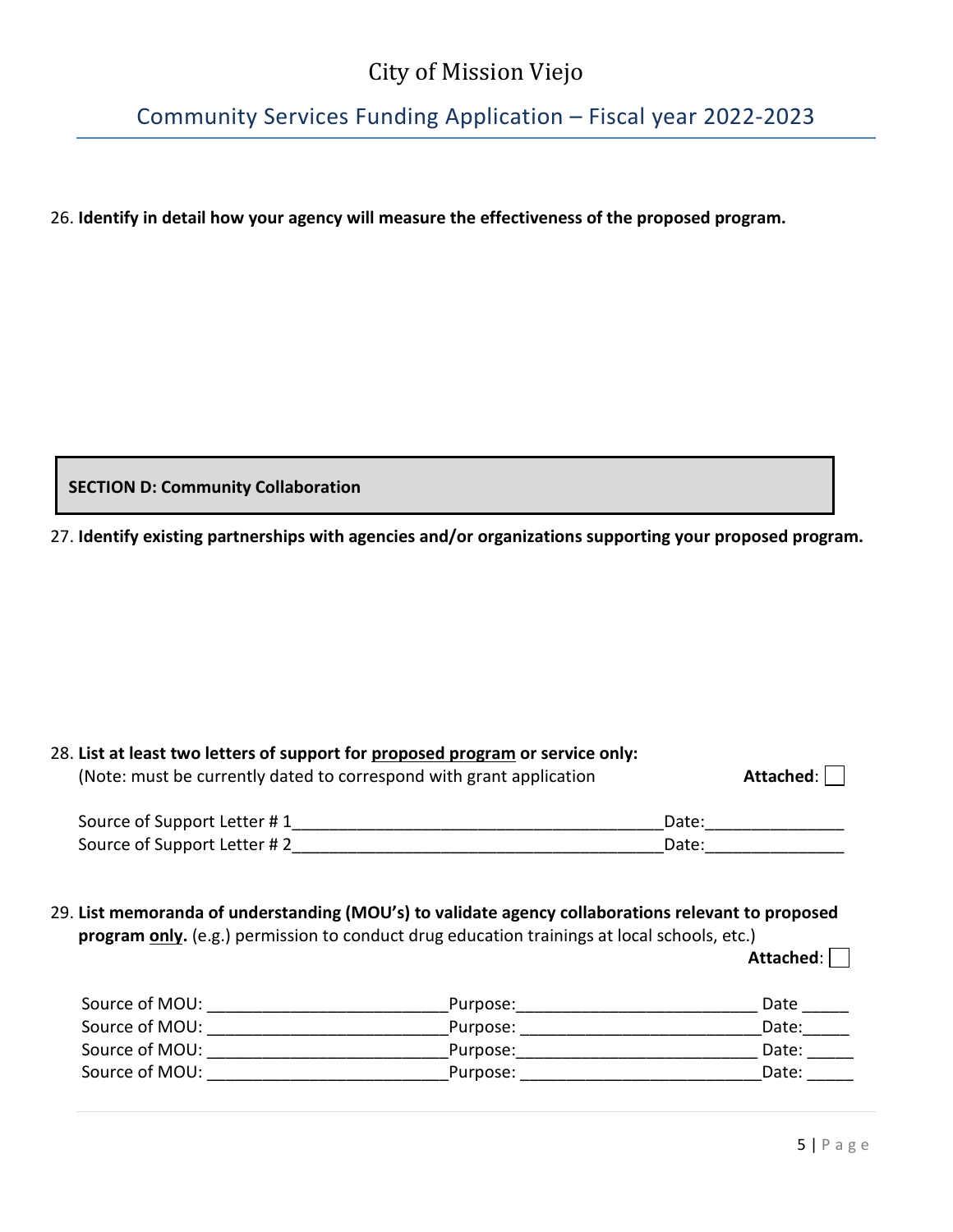## Community Services Funding Application – Fiscal year 2022-2023

| <b>SECTION E: Financial Information/Budget/City Partnerships</b>                                                                                                                                                                                                                                                                                                 |  |  |  |  |  |
|------------------------------------------------------------------------------------------------------------------------------------------------------------------------------------------------------------------------------------------------------------------------------------------------------------------------------------------------------------------|--|--|--|--|--|
| 30. Total Amount Requested: \$______________                                                                                                                                                                                                                                                                                                                     |  |  |  |  |  |
| 31. List all funding sources and amounts, current and projected, that the agency will receive for the<br>proposed program only. (Include grants, donations, fundraising, CDBG-COVID relief funds)<br><b>Funding Sources</b><br>Amount<br><b>Current or Projected</b>                                                                                             |  |  |  |  |  |
| 32. Attach a copy of your agency's most recent "Board approved" Operating Budget.<br>Attached:                                                                                                                                                                                                                                                                   |  |  |  |  |  |
| 33. Do you anticipate needing access to other City resources? $\vert \ \vert$ Yes*<br><b>No</b><br>(If "yes," please list resources/services requested.<br>Note: This request does not guarantee approval. Additional insurance may be required should your<br>agency receive approval to conduct business on city premises during the grant funded time period. |  |  |  |  |  |

34. **Describe agency – Mission Viejo city partnerships in progress or planned for 2022-23.**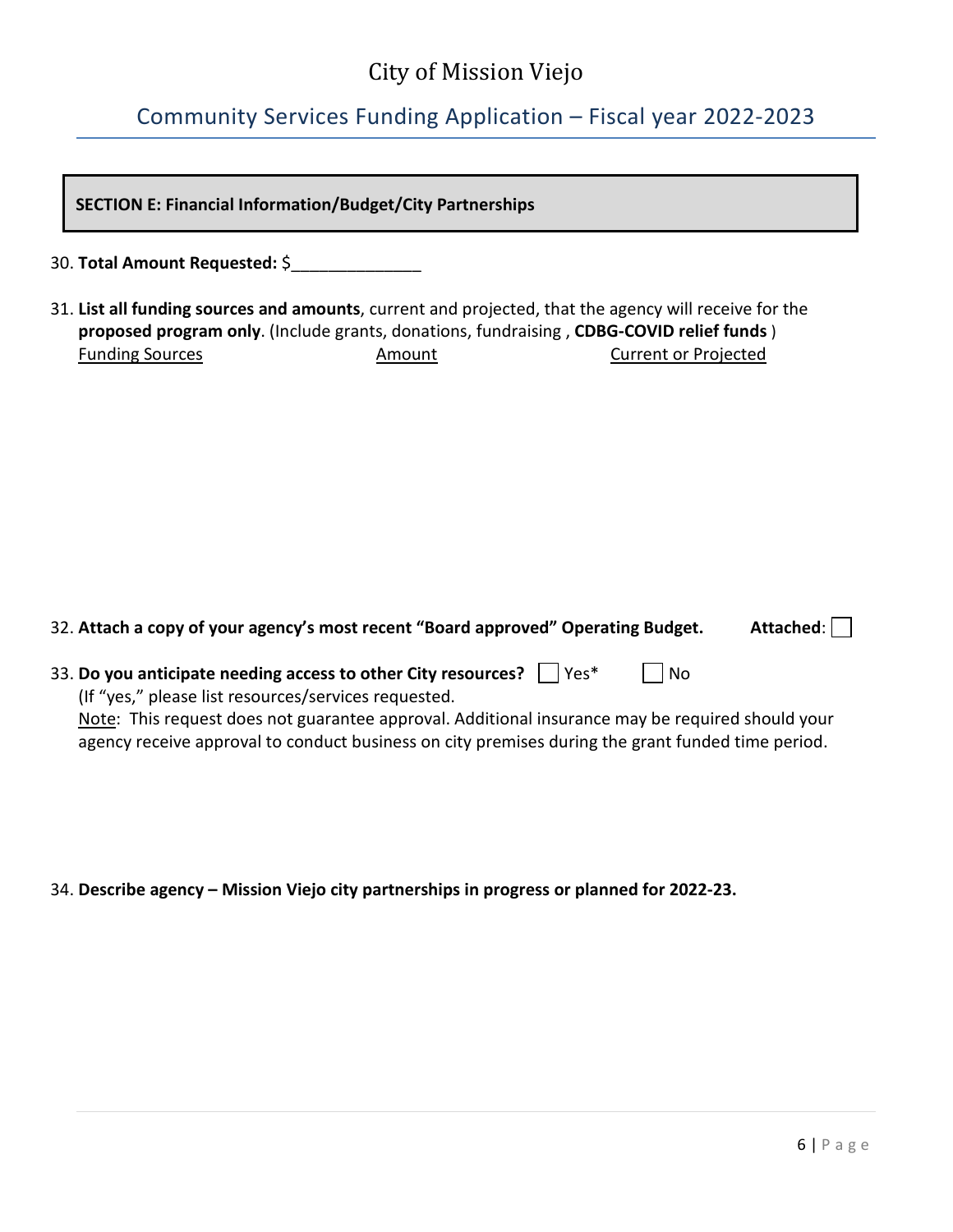## Community Services Funding Application – Fiscal year 2022-2023

### 35. **Community Services Fund Grant Budget**

(Directions: List all Direct Costs and any Indirect Costs associated with the use of requested **grant funds**  for the proposed project. NOTE: The budget total must match the amount requested in Section A and E.)

| <b>Direct Costs:</b> (Grant-Specific Project Costs) |                               |
|-----------------------------------------------------|-------------------------------|
| Category                                            | Amount (describe if relevant) |
| Salary & Benefits                                   | $\zeta$                       |
| Supplies                                            | \$                            |
| Printing                                            | \$                            |
| <b>Professional Services</b>                        | \$                            |
| <b>Materials and Supplies</b>                       | $\varsigma$                   |
| Insurance/Permits                                   | \$                            |
| <b>Capital Purchases</b>                            | \$                            |
| Other/Specify:                                      | \$                            |

| Indirect Costs* (as relevant to Grant Request)                                                                                                       |                                                                                                                 |
|------------------------------------------------------------------------------------------------------------------------------------------------------|-----------------------------------------------------------------------------------------------------------------|
| <b>Administration Costs</b><br><b>Facility Rents/Maintenance</b><br>Utilities - Gas, electricity, telephone, etc.<br>Depreciation<br>Other: specify: |                                                                                                                 |
| <b>Total Grant Funds Requested</b><br>(Direct & Indirect)                                                                                            | * Note: Application evaluation points will be deducted if Indirect Costs (Administrative Costs) to Direct Costs |

exceed **25%** of the total program budget per City policy #03300-6.